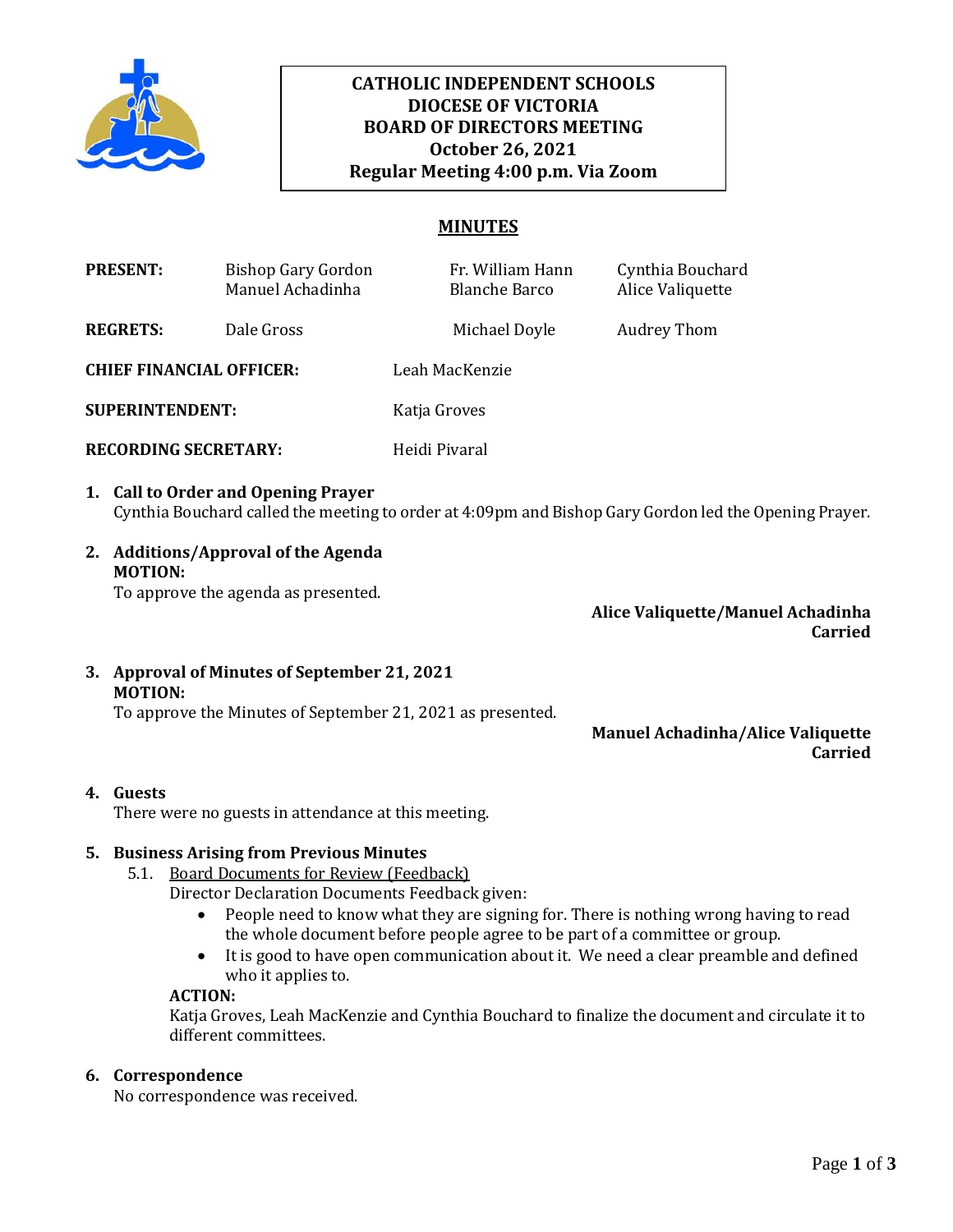## **7. New Business**

7.1. Board of Directors Members Term

The terms of three members is expiring. Michael Doyle (appointed), Audrey Thom and Alice Valiquette (elected). They need to submit the nomination form if they would like to stand for election. It will be advertised in parish bulletins and the nominees will be elected at the AGM.

### **8. Reports**

8.1. Superintendent's Report

Katja Groves highlighted items in her report. Regarding vaccination for employees, the province is considering what will happen if vaccines are to be mandated to staff. She will have more information to share after the Superintendent's meeting next week. Katja Groves also informed that there is no update on Queen of Angels School.

### 8.2. Finances

a. 2020-21 Year-end Financials

Leah presented the Draft Consolidated Financial Statements from KPMG. It is a review and it has been recommended for approval by the Finance and the Audit committees. It would happen at the AGM.

b. 2021-22 Budgets to approve

Leah MacKenzie presented the schools' budgets for the current school year. She highlighted items in the report. Bishop Gary Gordon is very grateful for the great job that the finance team (Leah MacKenzie, Lise Derzaph, Janice Quibang, Sarah Fitzmaurice and Nansy Marsiglia) has been doing in order to get the grant from the government. Cynthia Bouchard also thanked the finance team and previous and current superintendent for the great results on the financial area.

Leah MacKenzie also informed that she is looking for a Board member to join the Audit Committee. Blanche Barco and Manuel Achadinha are willing to volunteer if needed.

### 8.3. Catholic Schools' Plan

Leah MacKenzie informed that we have \$300,000 to put down on the Catholic School's Plan debt for this year. She shared on the screen a report presented by Durwest Construction Management. The project is on budget and we are able to put some money on the contingency fund. DCG Philanthropic Services Inc., the company that has been helping with the fundraising campaign, is providing their services at a lesser level. We have raised over \$600,000.

### 8.4. Vicar of Education

Fr. William Hann will join the CISCBC meetings to work on the strategic plan for the Catholic schools in the province for the next 5 years.

Bishop Gary Gordon shared information about the Synod, which this time will be a two-year process inviting many people around the world to join the discussion on how laity, priests, bishops and religious can help the church make decisions. The faith reps of each school have been invited to join the diocesan meetings.

## 8.5. Council Reps Reports

• Alice Valiquette will attend tonight the St. Joseph's Local School Council meeting. It will be in person.